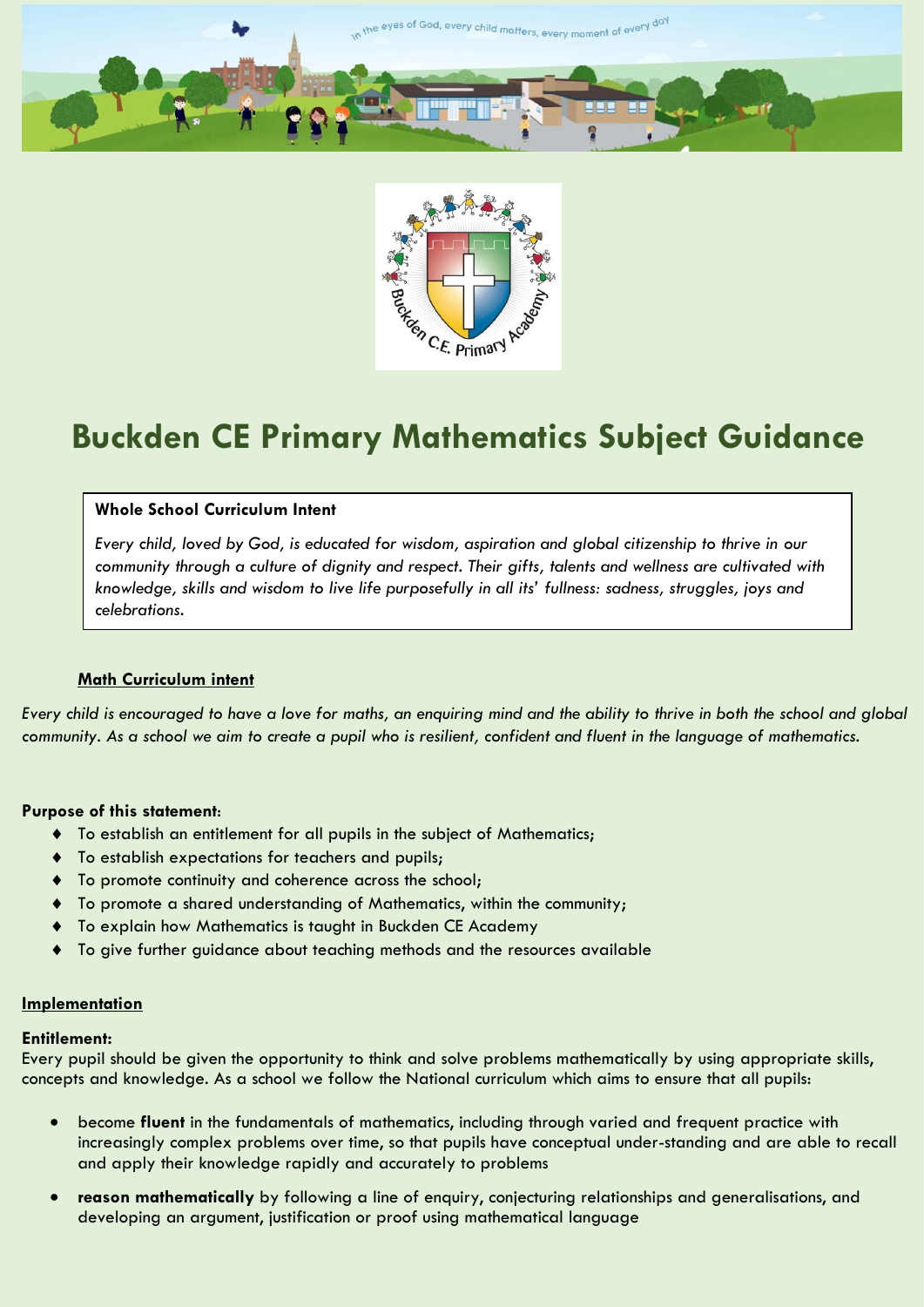

 can **solve problems** by applying their mathematics to a variety of routine and non-routine problems with increasing sophistication, including breaking down problems into a series of simpler steps and persevering in seeking solutions.

In both KS1 and KS2, the children follow the mathematical programme: Power Maths. This is based upon the White Rose scheme of work which aims to promote and encourage maths mastery. Through the use of textbooks, online support and resources and a range of teaching strategies, children are taught the content of the National Curriculum.

In addition to the children's math lessons, each class receives a 20-minute arithmetic session every day. During these times children build upon their number fluency and arithmetic strategies. Children also complete Big Maths Beat That which aims to embed their number bonds and multiplication facts.

## **Time Allocation**:

To provide adequate time for developing mathematical skills each class teacher will provide a daily mathematics lesson. It will usually last for approx. 30 minutes in Foundation Stage and 45 minutes in Key Stage 1 and Key Stage 2.

Links will also be made to mathematics within other subjects and through our thematic approach, so that pupils can develop and apply their mathematical skills in real contexts.

## **Mathematical programme of study**:

The programmes of study for mathematics are set out year-by-year for key stages 1 and 2.

Schools are, however, only required to teach the relevant programme of study by the end of the key stage.

To ensure progression, teachers do not introduce concepts and ideas from later years too soon but rather instill the concept of mastery.

## **Key Stage 1**

The principal focus of mathematics teaching in key stage 1 is to ensure that pupils develop confidence and mental fluency with whole numbers, counting and place value. This should involve working with numerals, words and the four operations, including with practical resources [for example, concrete objects and measuring tools]. At this stage, pupils should develop their ability to recognise, describe, draw, compare and sort different shapes and use the related vocabulary. Teaching should also involve using a range of measures to describe and compare different quantities such as length, mass, capacity/volume, time and money. By the end of year 2, pupils should know the number bonds to 20 and be precise in using and understanding place value. An emphasis on practice at this early stage will aid fluency.

Pupils should read and spell mathematical vocabulary, at a level consistent with their increasing word reading and spelling knowledge at key stage 1.

## **Lower Key Stage 2**

The principal focus of mathematics teaching in lower key stage 2 is to ensure that pupils become increasingly fluent with whole numbers and the four operations, including number facts and the concept of place value. This should ensure that pupils develop efficient written and mental methods and perform calculations accurately with increasingly large whole numbers.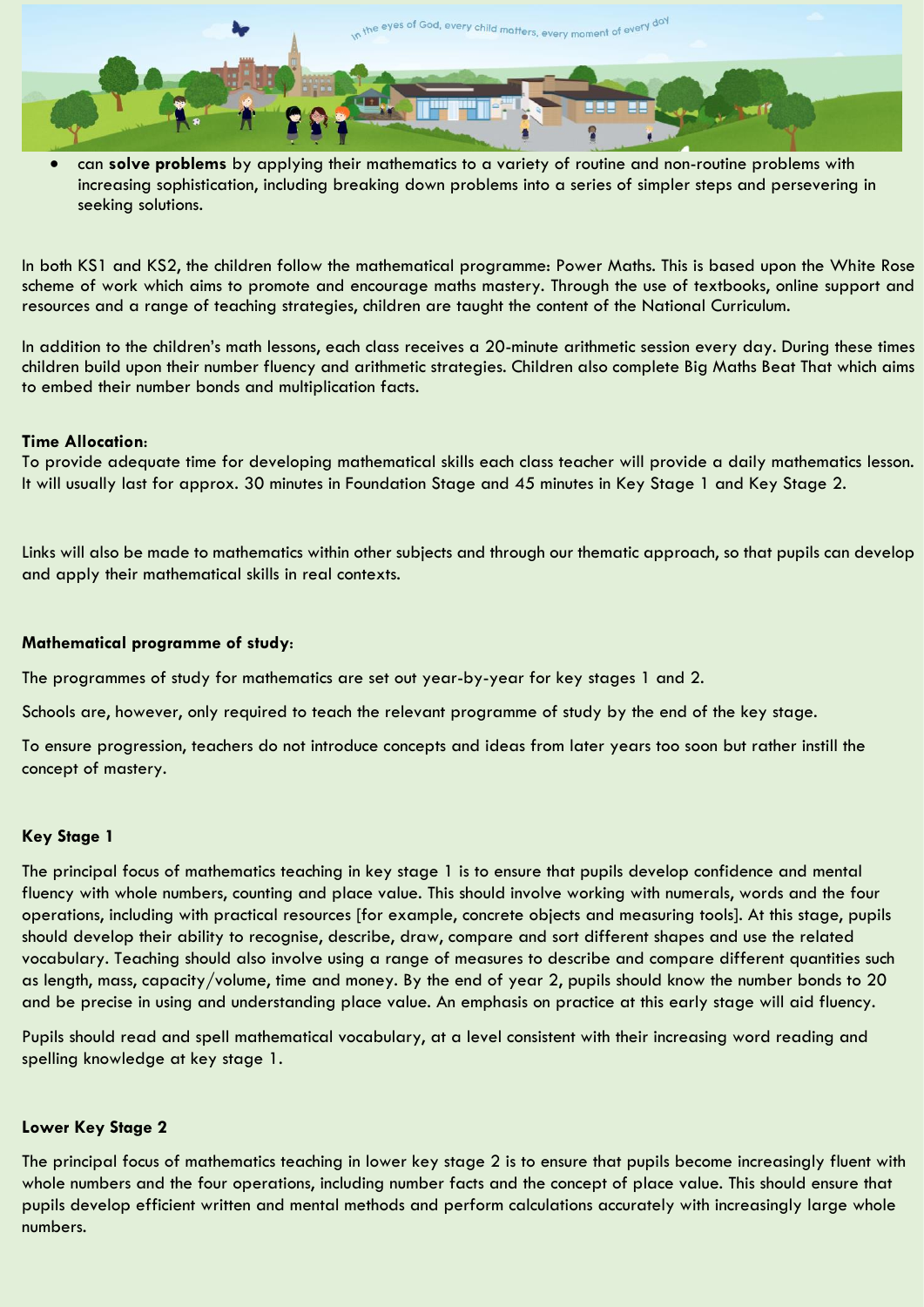

At this stage, pupils should develop their ability to solve a range of problems, including with simple fractions and decimal place value. Teaching should also ensure that pupils draw with increasing accuracy and develop mathematical reasoning so they can analyse shapes and their properties, and confidently describe the relationships between them. It should ensure that they can use measuring instruments with accuracy and make connections between measure and number. By the end of year 4, pupils should have memorised their multiplication tables up to and including the 12 multiplication table and show precision and fluency in their work. Pupils should read and spell mathematical vocabulary correctly and confidently, using their growing word reading knowledge and their knowledge of spelling.

## **Upper Key Stage 2**

The principal focus of mathematics teaching in upper key stage 2 is to ensure that pupils extend their understanding of the number system and place value to include larger integers. This should develop the connections that pupils make between multiplication and division with fractions, decimals, percentages and ratio. At this stage, pupils should develop their ability to solve a wider range of problems, including increasingly complex properties of numbers and arithmetic, and problems demanding efficient written and mental methods of calculation. With this foundation in arithmetic, pupils are introduced to the language of algebra as a means for solving a variety of problems. Teaching in geometry and measures should consolidate and extend knowledge developed in number. Teaching should also ensure that pupils classify shapes with increasingly complex geometric properties and that they learn the vocabulary they need to describe them. By the end of year 6, pupils should be fluent in written methods for all four operations, including long multiplication and division, and in working with fractions, decimals and percentages. Pupils should read, spell and pronounce mathematical vocabulary correctly.

## **Teaching and Learning**

Teachers employ a range of teaching strategies which include:

- instructing or directing; modelling, demonstrating and scribing; explaining; questioning; discussing; retrieval; consolidating; evaluating; summarising; assessing;
- $\triangleright$  Setting clear objectives for each session and sharing them with pupils;
- $\triangleright$  Differentiating according to the needs of the pupils;
- $\triangleright$  Using ICT where it enhances, extends and complements teaching and learning.

Additional adults are used to support the teaching of Mathematics. They work under the guidance of the teacher with small groups of children or individuals.

## **EYFS**

Maths is covered as a specific area in the Early Years framework. By the end of the Reception year, children should be able to count confidently, develop a deep understanding of the numbers to 10, the relationships between them and the patterns within those numbers. By providing frequent and varied opportunities to build and apply this understanding, including daily maths direct input and continuous provision linked to the learning, children will develop a secure base of knowledge and vocabulary from which mastery of mathematics is built. In addition, the children develop their spatial reasoning skills across all areas of mathematics including shape, space and measures. Children are encouraged to develop positive attitudes and interests in mathematics, look for patterns and relationships, spot connections, 'have a go', talk to adults and peers about what they notice and not be afraid to make mistakes.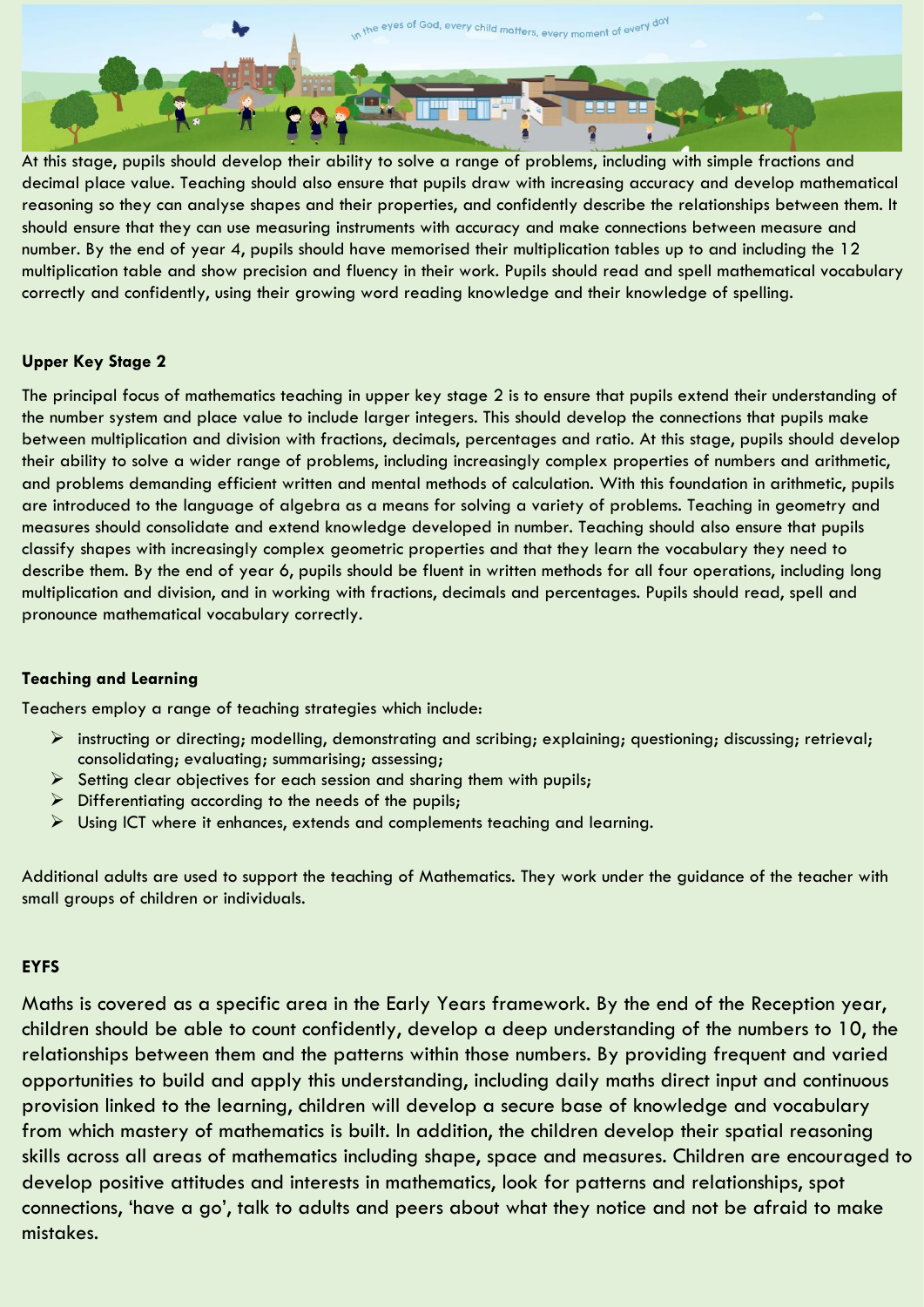

**Differentiation and support, including support for SEN.**

This is incorporated into all mathematics lessons and is done in various ways, for all pupils including those who are lower and higher achieving:

- Setting appropriately challenging tasks based on systematic, accurate assessment of pupils' prior skills, knowledge and understanding.
- Timely support and intervention; systematically and effectively checking pupils' understanding throughout lessons.
- Ensuring that marking and constructive feedback is frequent and of a consistently high quality enabling pupils to understand how to improve their work.
- Open ended activities/investigations where differentiation is by outcome.
- Providing a variety of resources depending on need eg: Counters, cubes, 100 squares, number lines, mirrors.
- Support from teacher or TA in class, annotated on planning.
- IEPs are implemented for those children who need them and are reviewed termly.
- Intervention programmes delivered by TAs such as 'Wave3 and 5 minutes boxes'.

# **Dyslexic Friendly School**

We recognise that some pupils, despite intellectual and other abilities, have unexpected difficulty learning to read and/or to spell and write fluently. These pupils may be described as having dyslexia.

We recognise that some of these pupils have special educational needs; that these needs have to be met to the best of our ability and resources; and that these pupils have the same right of access to the maths curriculum and to all the activities of the school as all other pupils.

## **Planning, Assessment and Marking**

Within maths we follow the School's Planning, Assessment and Quality Marking and Feedback policies.

## **Homework**

All children are set maths homework using the online programme Abacus, which is part of active learning. Teachers set this homework depending on the area of study being covered. Children are expected to take responsibility for using this programme and their own additional learning at home.

## **British Values**

In Buckden, during math lessons, we believe in the right to learn and the right to teach. All students have the right to a safe and secure learning environment. All teachers have the right to be treated with respect and in turn give out respect that students deserve. Students are given the opportunity to work in pairs and groups where they learn to work with each other and understand how different people solve problems in various ways. Students are encouraged to respect the opinions and beliefs of others when discussing mathematics. Students will learn the origins of mathematics and that it comes from different cultures.

## **Resources**

Resources play an important role in providing a balance of experiences for pupils. All pupils benefit from opportunities to work with concrete examples, apparatus and equipment before moving on to abstract recording.

Technology, such as computers are used alongside books, worksheets and other resources where appropriate.

The bulk of math resources are shared and are stored in the maths resource area.